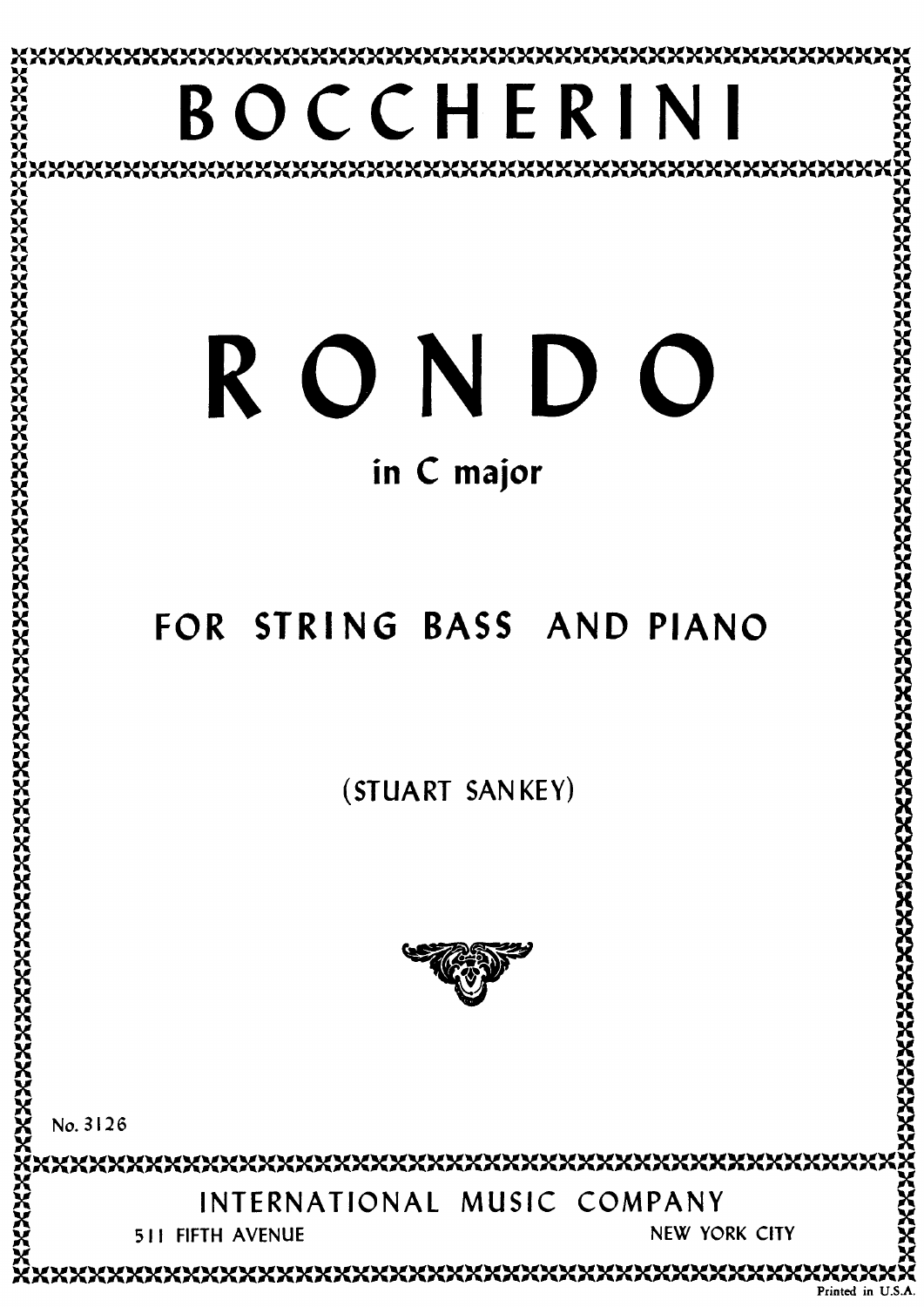**RONDO** 

Ŷ



Copyright 1971 by International Music Company a division of IMC Music Corporation, New York City<br>International Copyright Secured

3126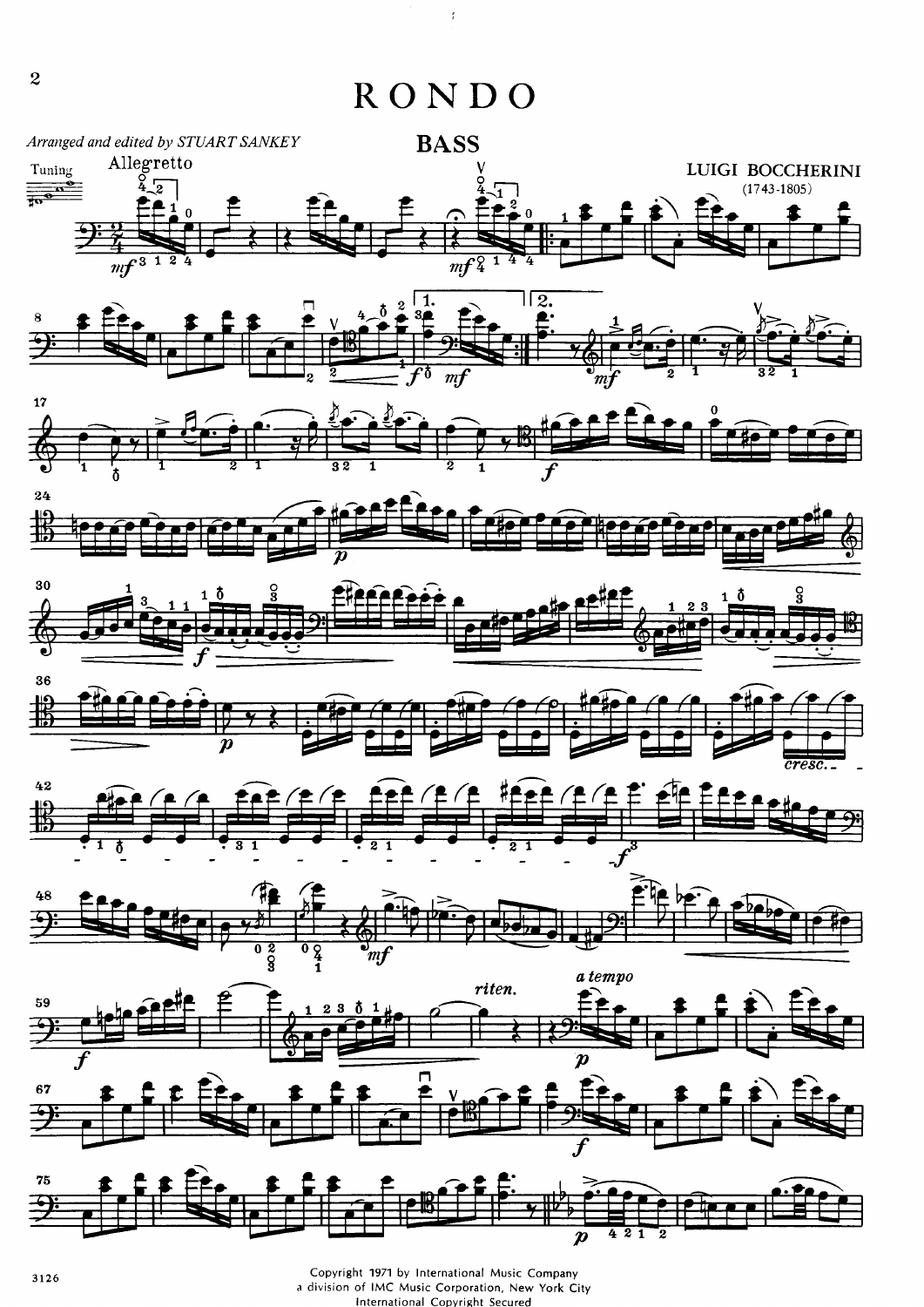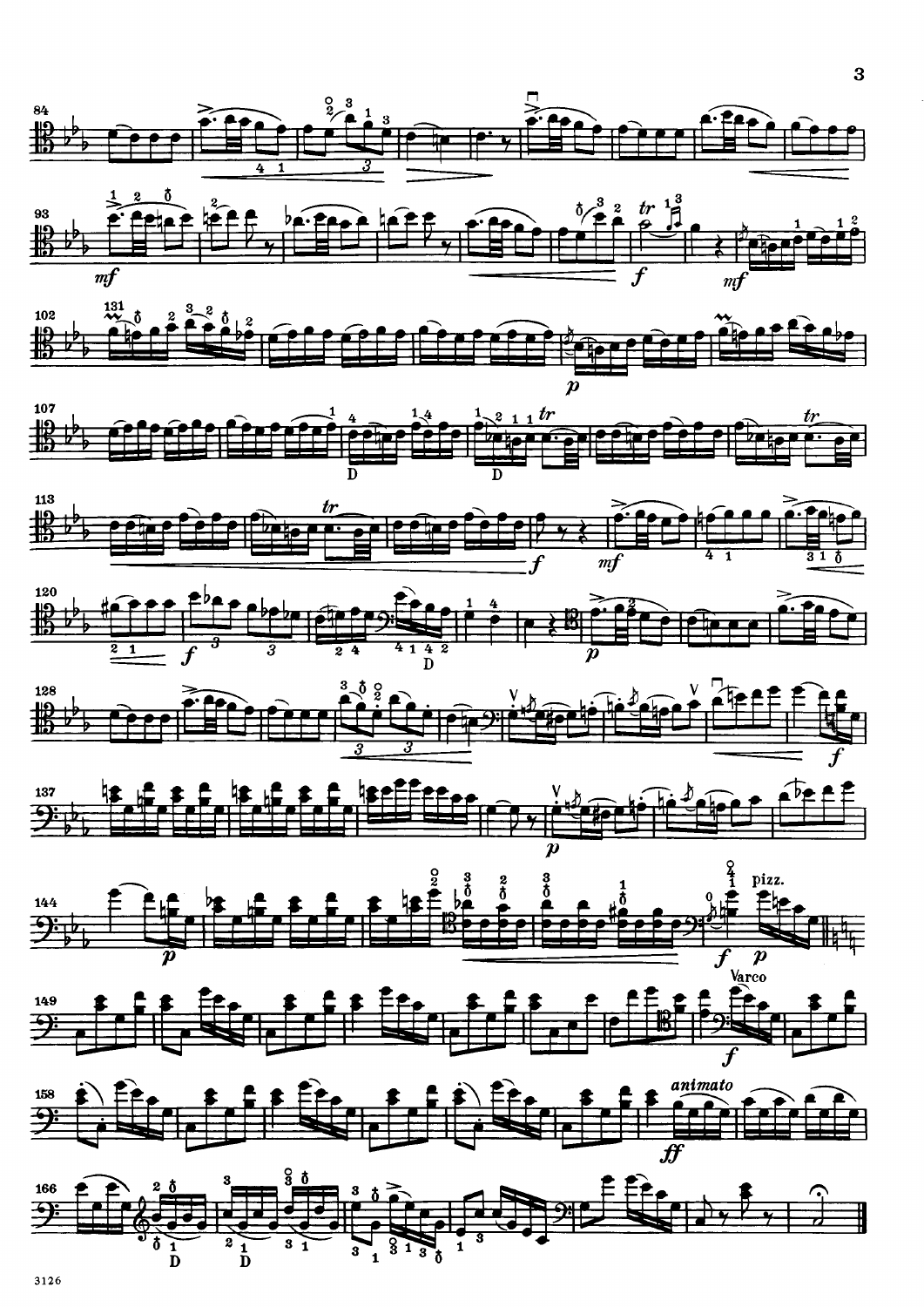## **RONDO**

Arranged and edited by STUART SANKEY



Copyright 1971 by International Music Company<br>a division of IMC Music Corporation, New York City International Copyright Secured

3126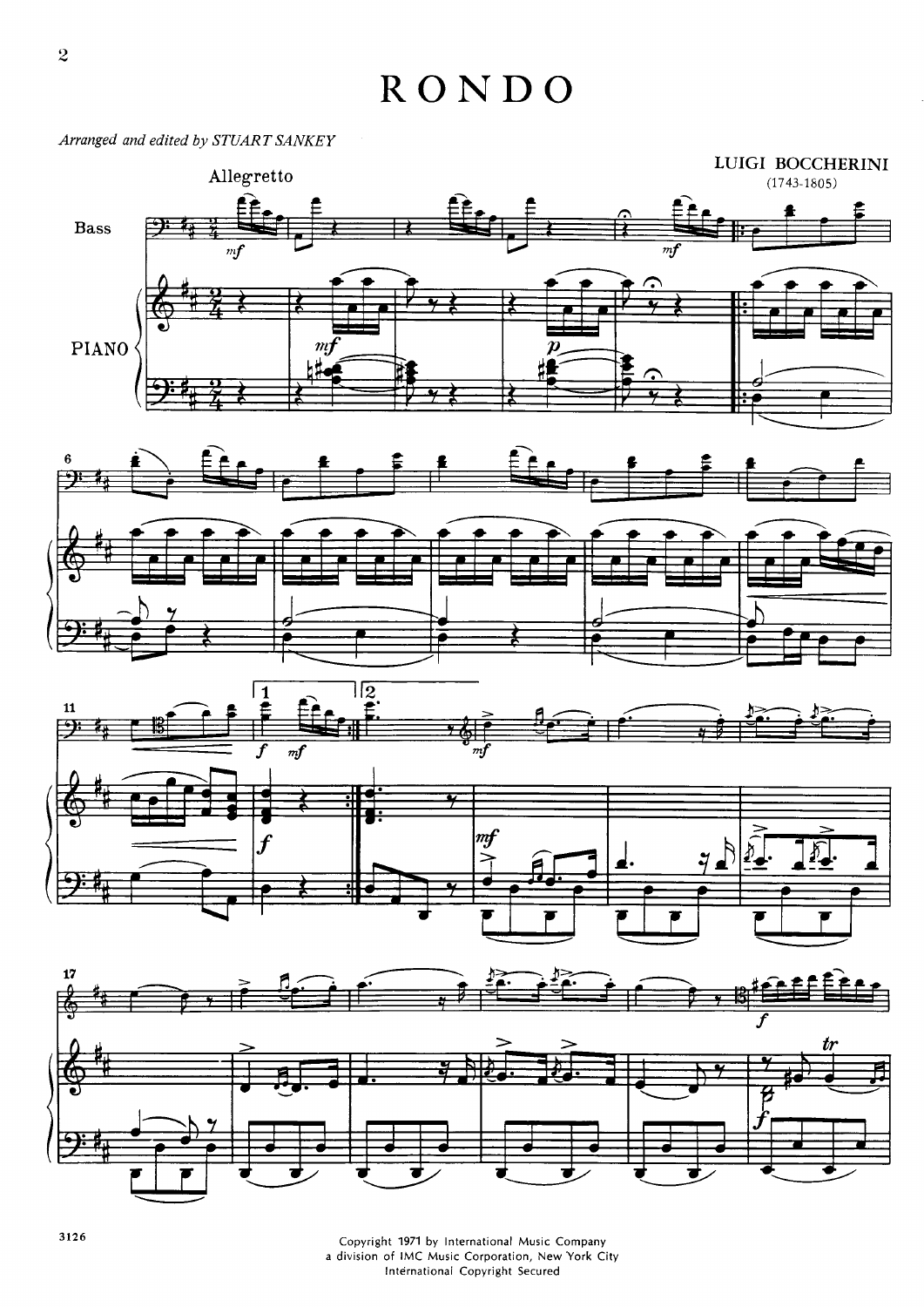

 $\ddot{\mathbf{3}}$ 







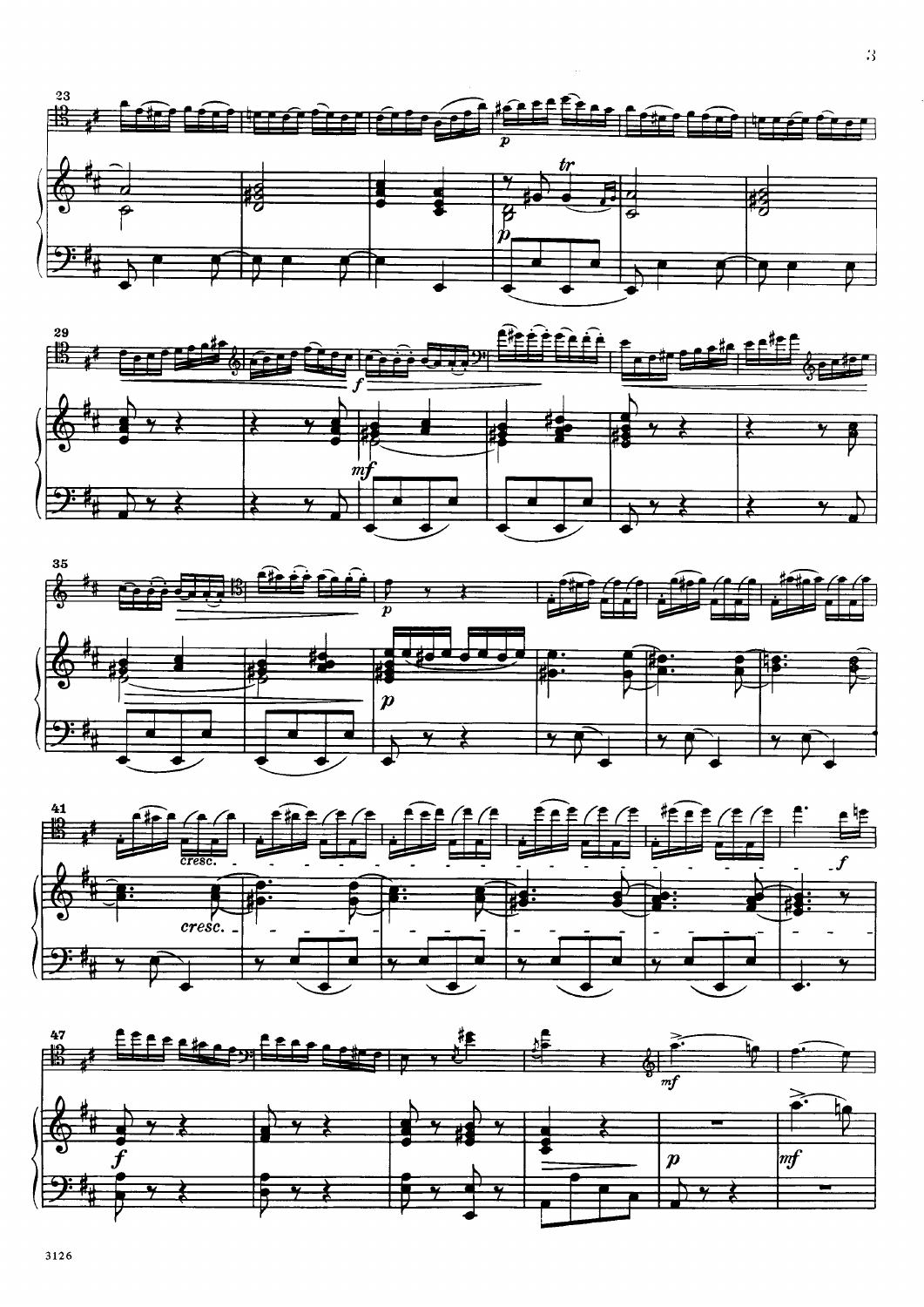







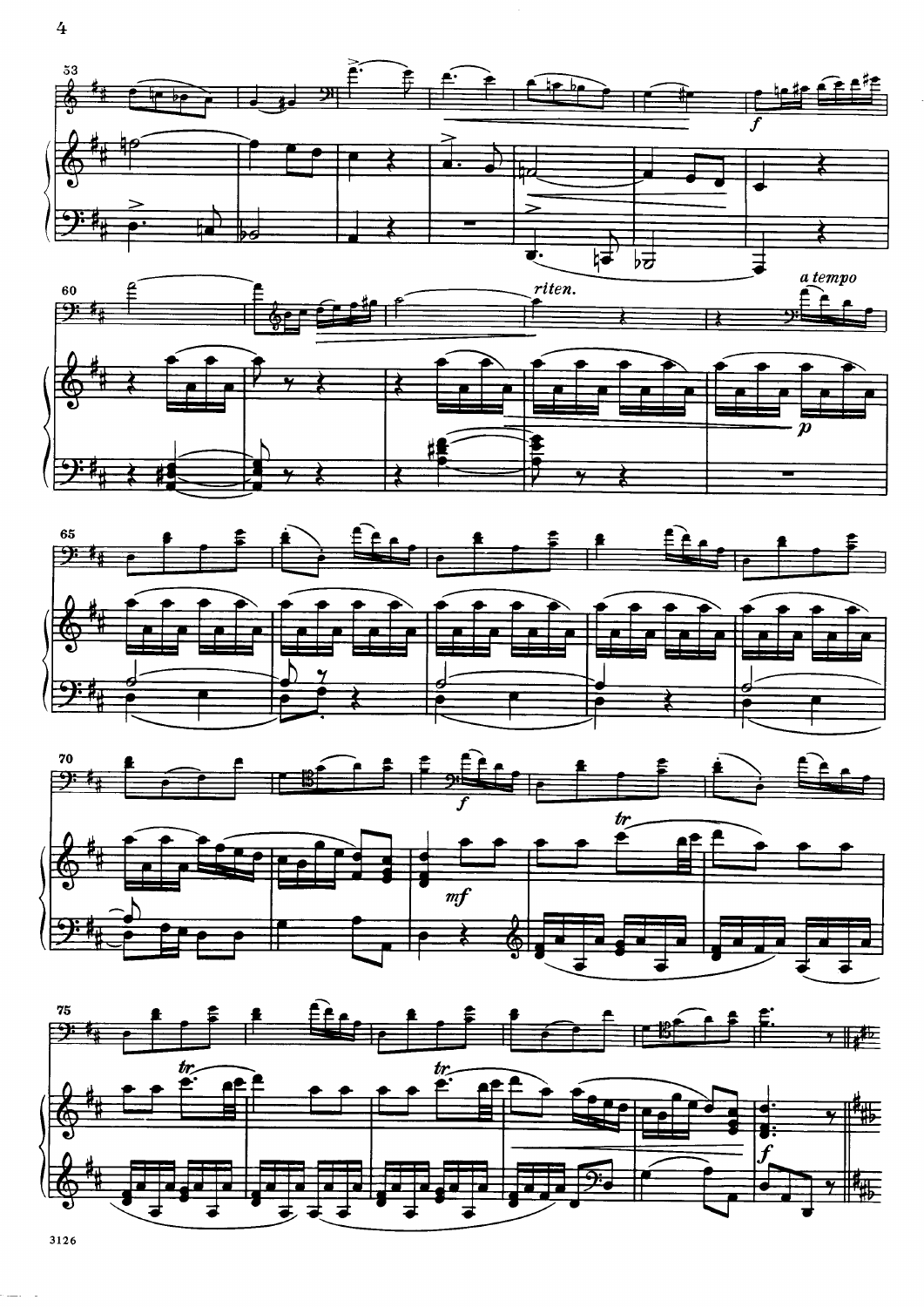







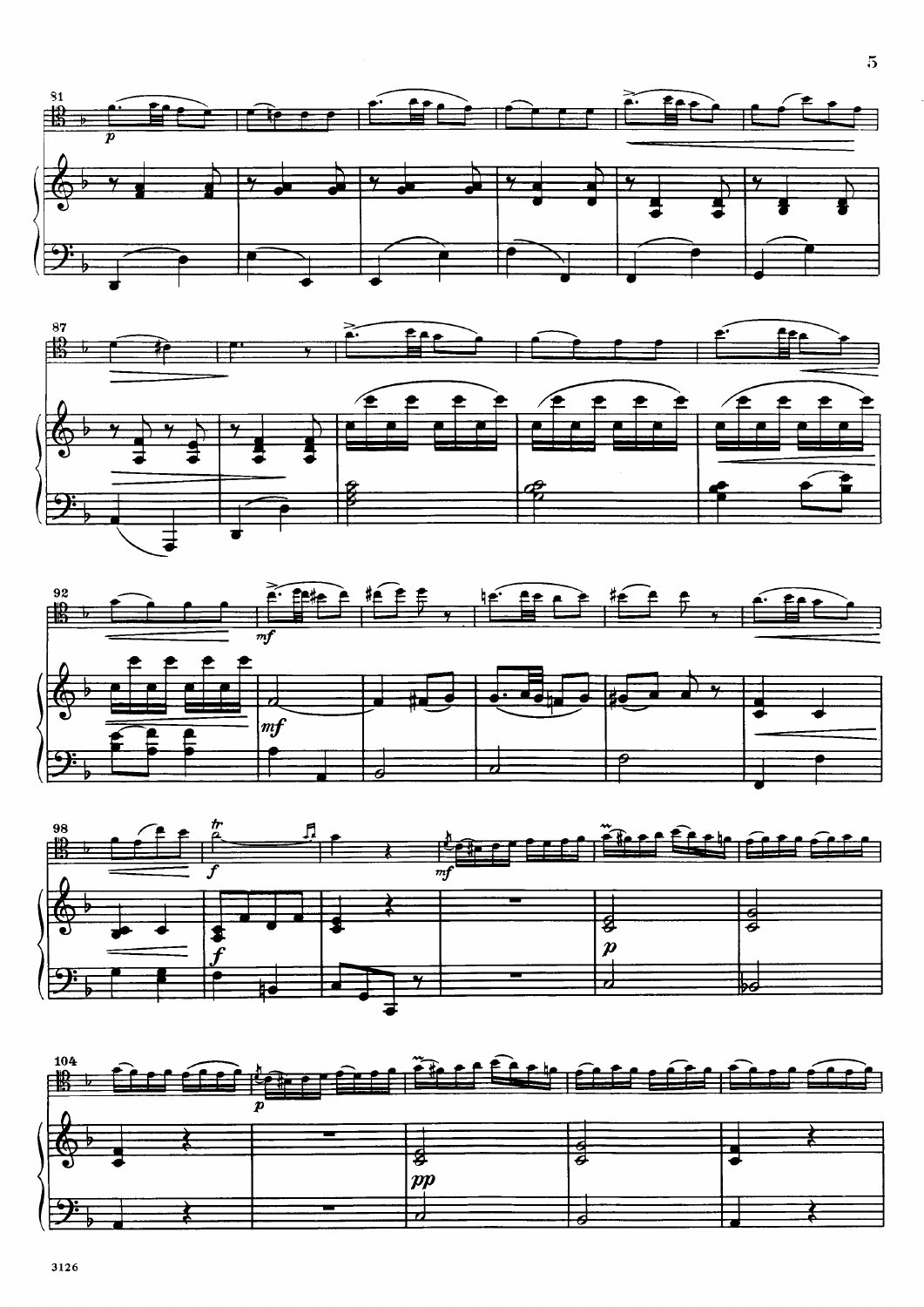